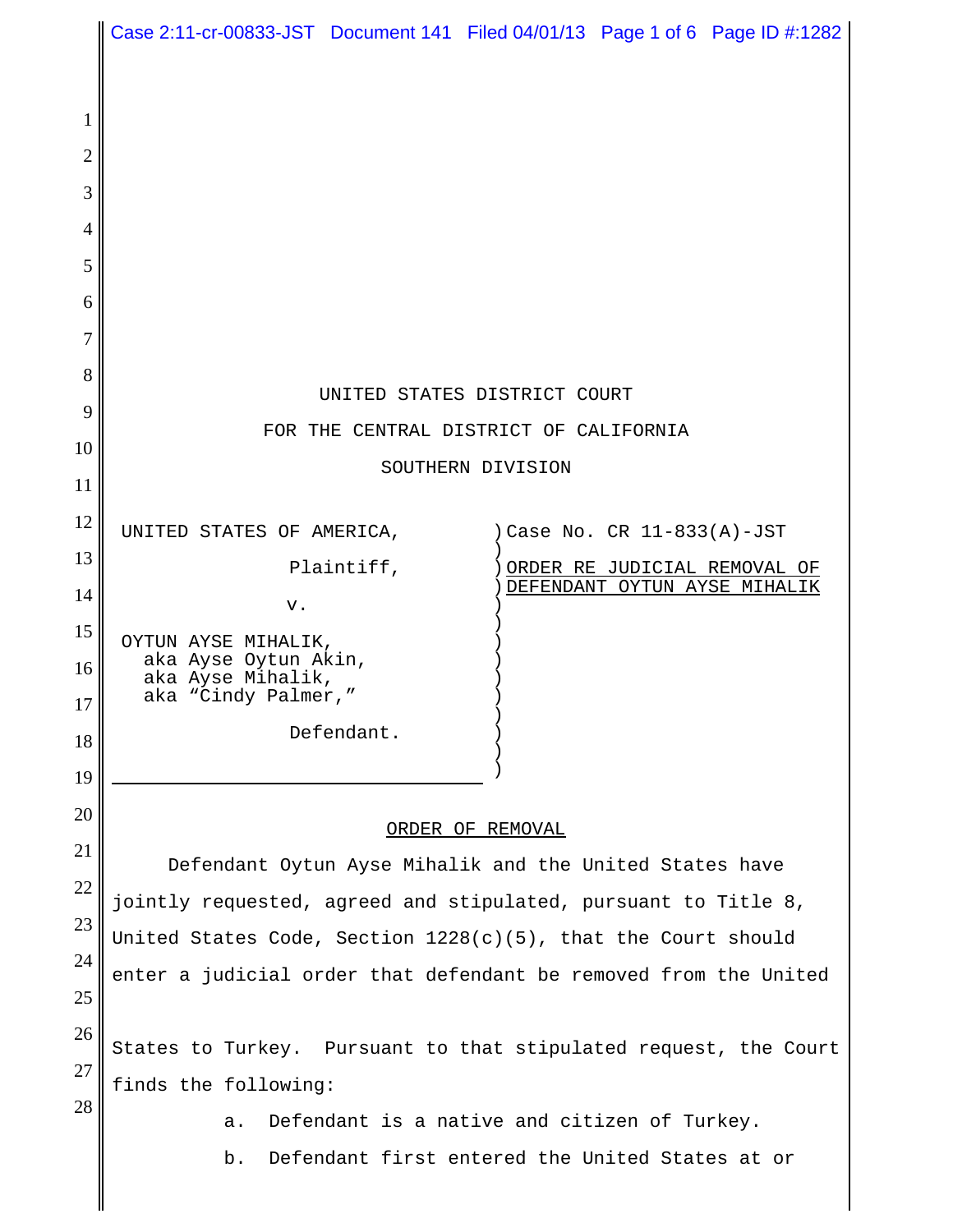1 2 3 near Cincinnati, Ohio, on July 17, 1994, pursuant to a B-2 visitor visa, with authorization to remain in the United States for a limited period of time not to exceed six months.

4 5 6 7 8 c. On February 29, 2008, defendant married a male United States citizen. Based on that marriage, defendant was accorded Conditional Resident status in November 2008, and then subsequently, was accorded Lawful Permanent Resident status in the United States on January 28, 2011.

9 10 11 12 13 14 d. Defendant, pursuant to a plea agreement, has (1) pled guilty to count one of the first superseding indictment in United States v. Mihalik, CR No. 11-833(A)-JST, which charges defendant with providing material support to terrorists, in violation of Title 18, United States Code, Section 2339A; and (2) stipulated to the entry of a judicial order of removal.

15 16 17 18 19 20 e. Defendant has agreed to the entry of a stipulated judicial order of removal pursuant to Title 8, United States Code, Sections  $1228(c)(5)$  and  $1227$ . Specifically, defendant has admitted she is a native and citizen of Turkey and that she is removable from the United States pursuant to the following provisions of law:

21 22 23 24 25 26 27 28 (1) Title 8, United States Code, Section 1227(a)(4)(B), as described in Title 8, United States Code, Section  $1182(a)(3)(B)(i)(I)$ , as an alien who engaged in terrorist activity, as defined in Title 8, United States Code, Section  $1182(a)(3)(B)(iv)(VI)(dd)$ , by committing an act that she knew, or reasonably should have known, afforded material support to a terrorist organization, as described in subclause III of clause  $(vi);$  and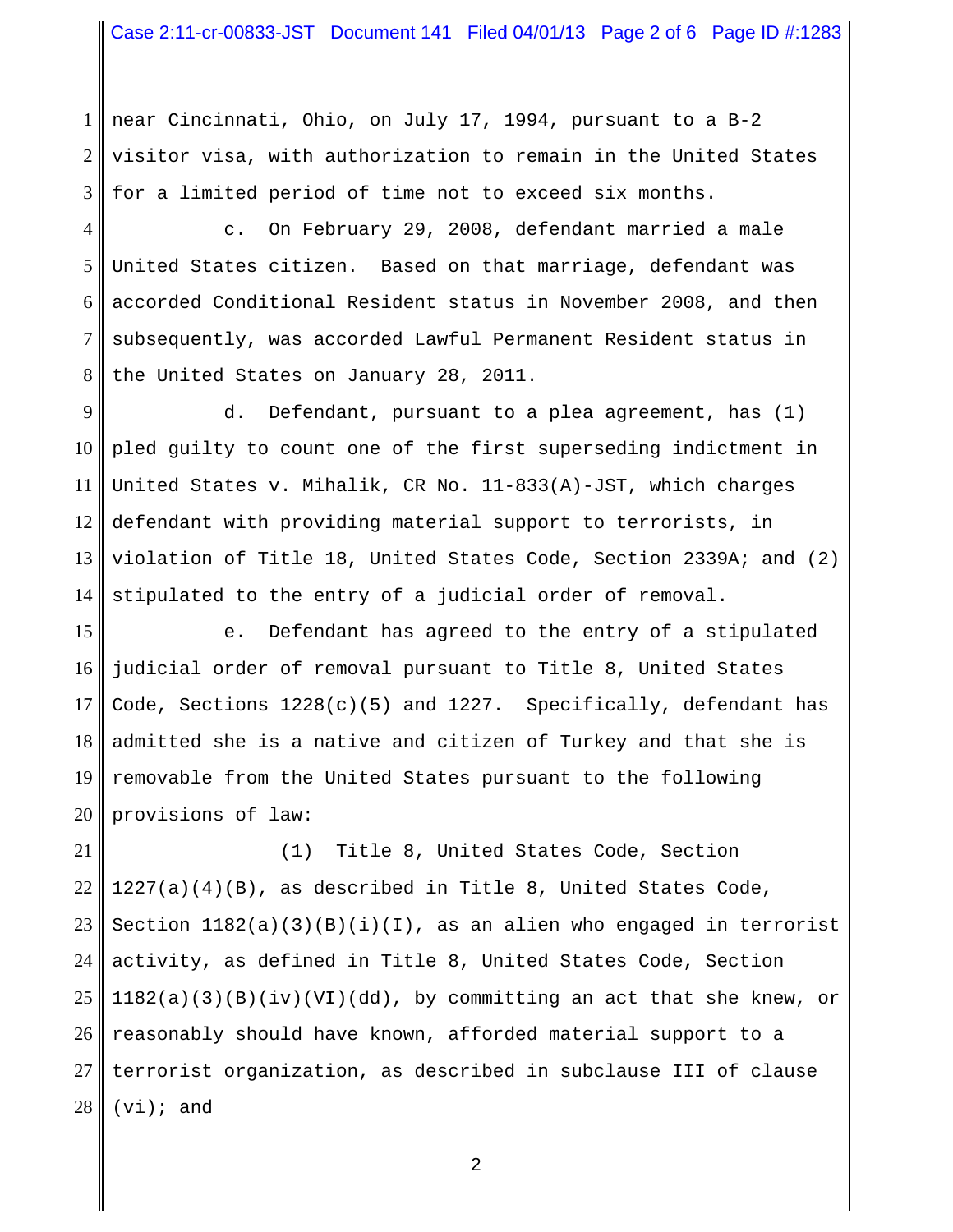1 2 3 4 5 6 7 8 (2) Title 8, United States Code, Section 1227(a)(4)(B), as described in Title 8, United States Code, Section  $1182(a)(3)(B)(i)(I)$ , as an alien who engaged in terrorist activity, as defined in Title 8, United States Code, Section  $1182(a)(3)(B)(iv)(VL)(bb)$ , by committing an act that she knew, or reasonably should have known, afforded material support to an individual she knew, or reasonably should have known, committed or planned to commit a terrorist activity.

9 10 11 12 13 14 15 16 17 18 19 20 21 22 23 f. After consultation with counsel and understanding the legal consequences of doing so, defendant knowingly and voluntarily waived the right to notice and hearing provided for in Title 8, United States Code, Section  $1228(c)(2)$ , and further waived any and all rights to appeal, reopen, reconsider, or otherwise challenge this judicial removal order. Defendant has acknowledged that she understood and knowingly waived her right to a hearing before an immigration judge or any other authority under the Immigration and Nationality Act ("INA"), as amended, on the question of defendant's removability from the United States. Defendant has further acknowledged that she understood the rights she would possess in a contested administrative proceeding and waived these rights, including her right to examine the evidence against her, to present evidence on her behalf, and to crossexamine the witnesses presented by the government.

24 25 26 27 28 g. Defendant has agreed to waive her rights to any and all forms of relief or protection from removal, deportation, or exclusion under the INA, as amended, and related federal regulations. These rights include, but are not limited to, the ability to apply for the following forms of relief or protection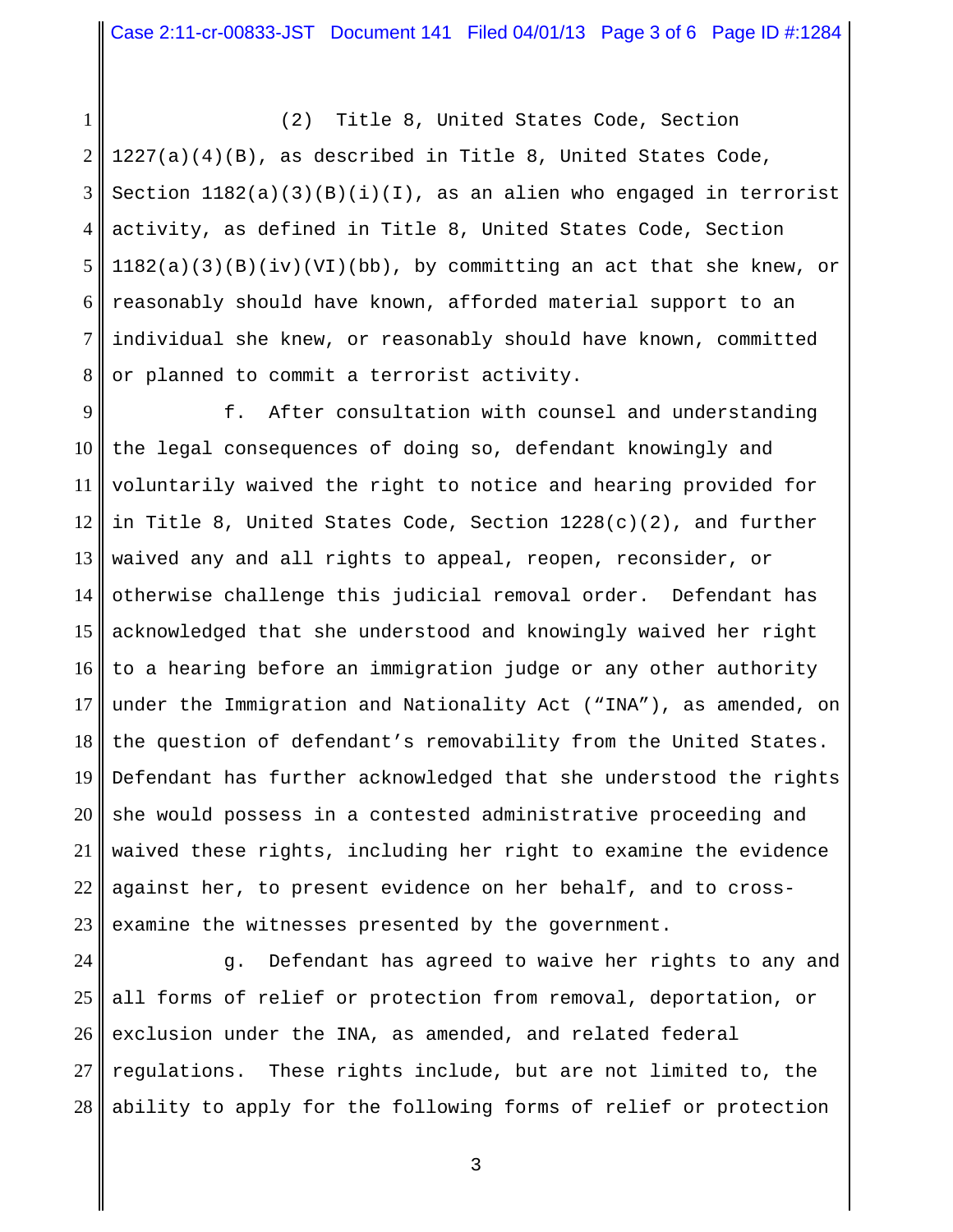1 2 3 4 5 6 7 8 9 10 11 12 13 14 15 16 17 18 from removal: asylum; withholding of removal under Title 8, United States Code, Section 1231(b)(3); any protection from removal pursuant to Article 3 of the United Nations Convention Against Torture, including withholding or deferral of removal under 8 C.F.R. § 208; cancellation of removal; adjustment of status; registry; *de novo* review of a denial or revocation of temporary protected status (current or future); waivers under Title 8, United States Code, Sections 1227(a)(1)(H), 1182(h), 1182(i); visa petitions; consular processing; voluntary departure or any other possible relief or protection from removal available under the Constitution, laws or treaty obligations of the United States. As part of her stipulated request for judicial removal, defendant specifically acknowledged and stated that she has not been persecuted in, and has no present fear of persecution in, Turkey on account of her race, religion, nationality, membership in a particular social group, or political opinion. Similarly, defendant further acknowledged and stated that she has not been tortured in, and has no present fear of torture in, Turkey.

19 20 21 22 23 24 25 h. Defendant has requested that an order be issued by this Court for her removal to Turkey. Defendant has agreed to accept a written order of removal as a final disposition of the proceedings related to her removal and she has waived any and all rights to challenge any provision of the stipulated request for judicial removal in any United States or foreign court or tribunal.

26 27 28 i. Defendant has agreed to make this judicial order of removal a public document, waiving her privacy rights, including her privacy rights under 8 C.F.R. § 208.6. At the request of the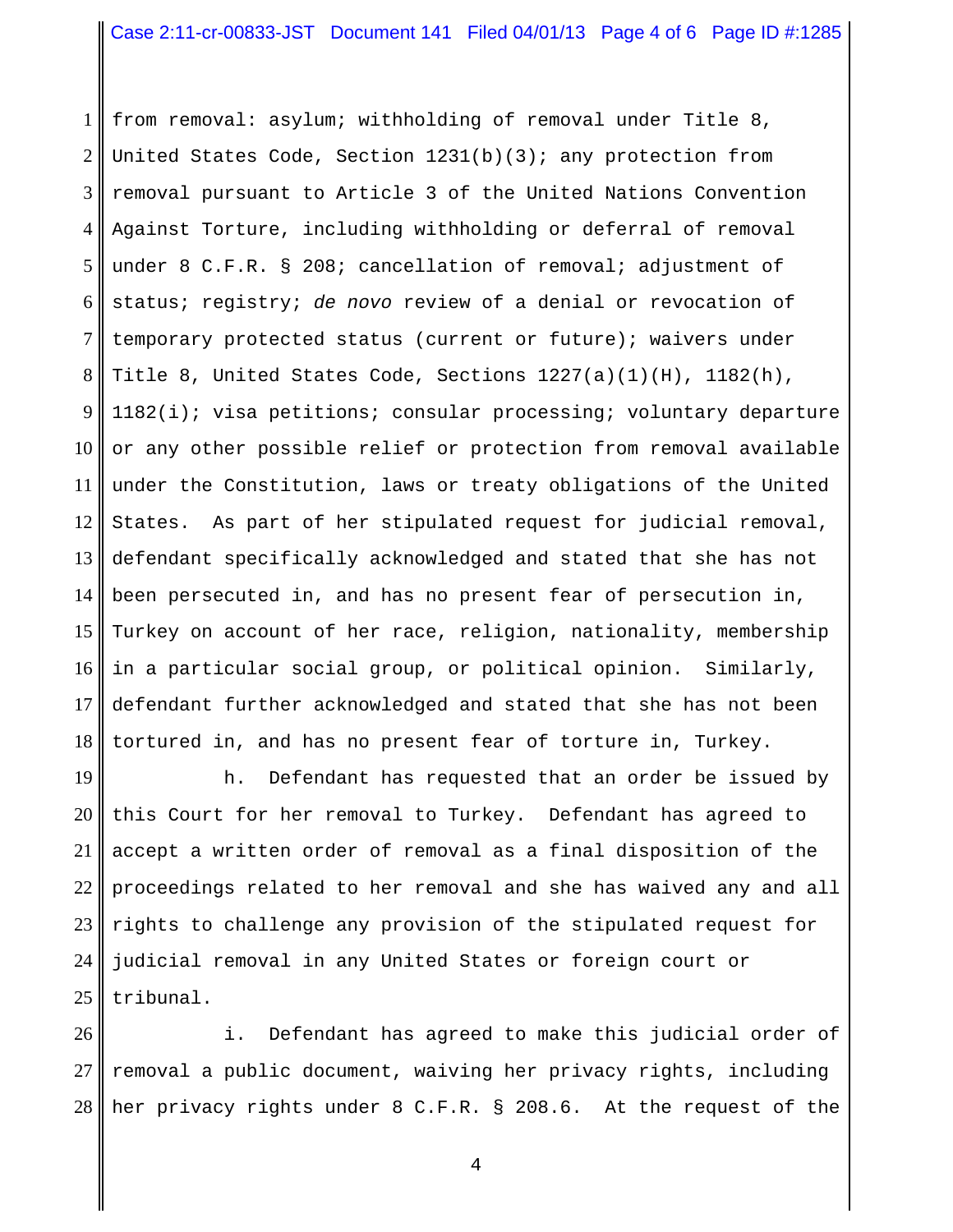1 2 3 4 5 6 U.S. Attorney's Office, U.S. Immigration and Customs Enforcement ("ICE") has concurred with the government's request for a judicial order of removal. Defendant has agreed that, as a result of this Order, upon the completion of her criminal proceedings, including any sentence of imprisonment, defendant will be removed to Turkey.

7 8 9 10 11 12 13 j. Defendant has conceded that the entry of this judicial order of removal renders her permanently inadmissible to the United States. Defendant has agreed that she will not enter, attempt to enter, or transit through the United States without first seeking and obtaining permission to do so from the Secretary of the Department of Homeland Security or other designated representative of the U.S. government.

14 15 16 17 18 19 20 21 22 23 24 k. Defendant has agreed to assist ICE in the execution of her removal. Specifically, defendant has agreed to assist ICE in the procurement of any travel or other documents necessary for defendant's removal; to meet with and to cooperate with representatives of the country or countries to which defendant's removal is directed; and, to execute those forms, applications, or waivers needed to execute or expedite defendant's removal. Defendant has acknowledged that she understands that her failure or refusal to assist ICE in the execution of her removal shall breach her plea agreement and may subject defendant to criminal penalties under Title 8, United States Code, Section 1253.

25 26 27 28 Therefore, IT IS ORDERED pursuant to Title 8, United States Code, Sections 1227 and 1228(c)(5) that defendant be removed from the United States to Turkey promptly upon her satisfaction of any sentence of imprisonment, and that the United States Department